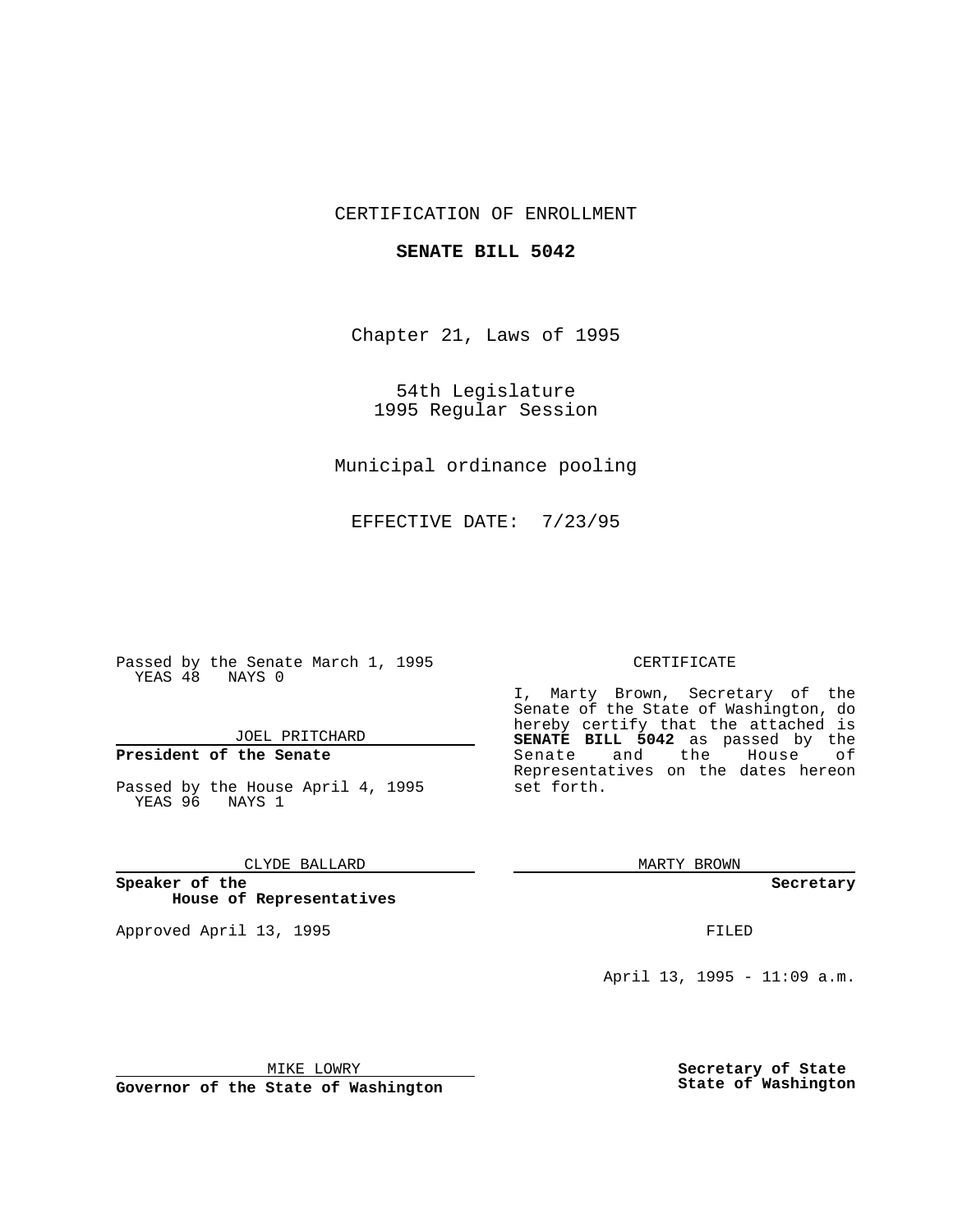## **SENATE BILL 5042** \_\_\_\_\_\_\_\_\_\_\_\_\_\_\_\_\_\_\_\_\_\_\_\_\_\_\_\_\_\_\_\_\_\_\_\_\_\_\_\_\_\_\_\_\_\_\_

\_\_\_\_\_\_\_\_\_\_\_\_\_\_\_\_\_\_\_\_\_\_\_\_\_\_\_\_\_\_\_\_\_\_\_\_\_\_\_\_\_\_\_\_\_\_\_

Passed Legislature - 1995 Regular Session

**State of Washington 54th Legislature 1995 Regular Session**

**By** Senators Winsley and Haugen

Read first time 01/09/95. Referred to Committee on Government Operations.

 AN ACT Relating to ordinance information pooling; amending RCW 35A.39.010; and adding a new section to chapter 35.21 RCW.

BE IT ENACTED BY THE LEGISLATURE OF THE STATE OF WASHINGTON:

 NEW SECTION. **Sec. 1.** A new section is added to chapter 35.21 RCW to read as follows:

 (1) It is the purpose of this section to provide a means whereby all cities and towns may obtain, through a single source, information regarding ordinances of other cities and towns that may be of assistance to them in enacting appropriate local legislation.

 (2) For the purposes of this section, (a) "clerk" means the city or town clerk or other person who is lawfully designated to perform the recordkeeping function of that office, and (b) "municipal research council" means the municipal research council created by chapter 43.110 RCW.

 (3) The clerk of every city and town is directed to provide to the municipal research council or its designee, promptly after adoption, a copy of each of its regulatory ordinances and such other ordinances or kinds of ordinances as may be described in a list or lists promulgated by the municipal research council or its designee from time to time,